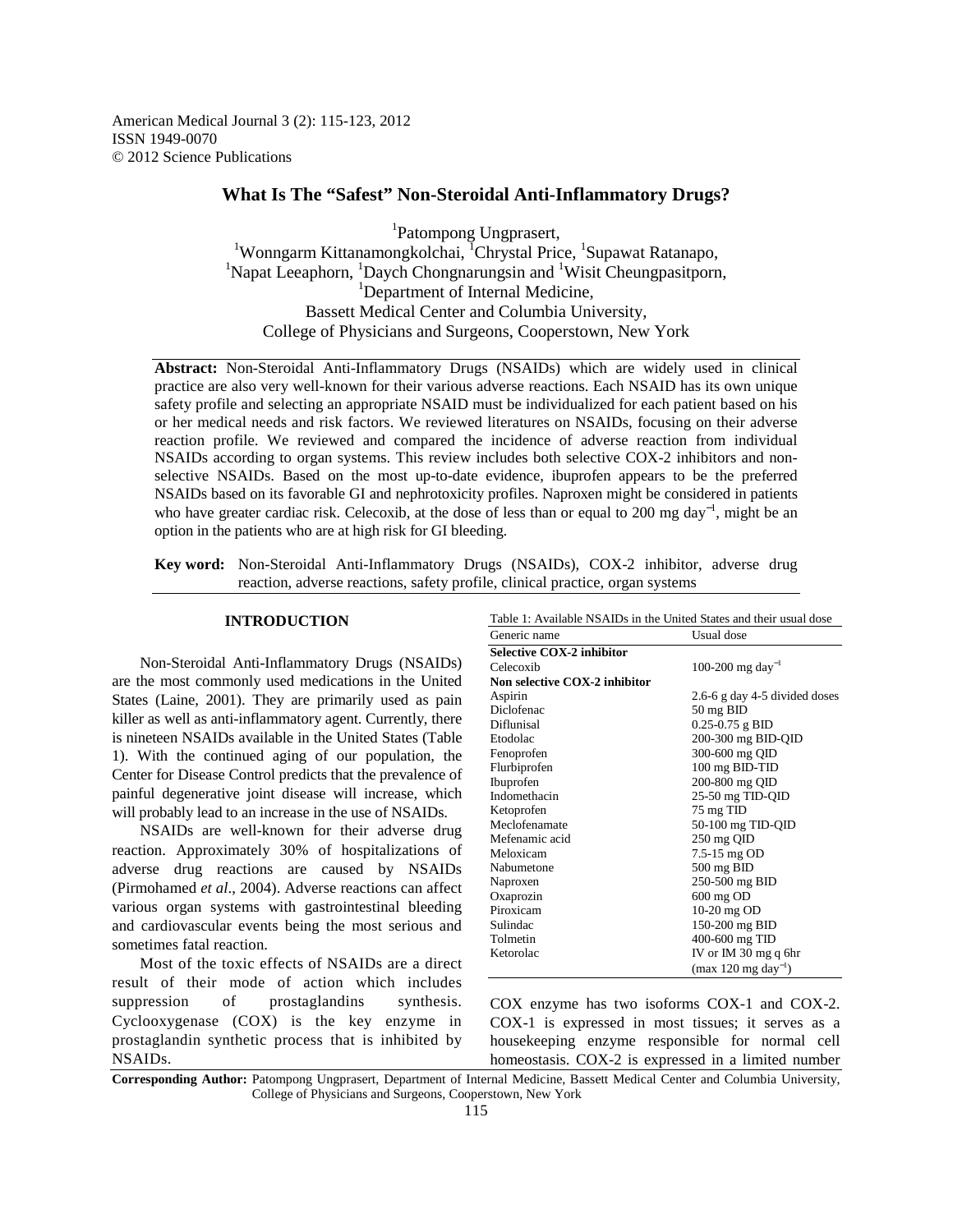of organs in a normal physiologic condition but its expression is inducible with inflammation. The discovery of the two isoforms of the COX enzyme lead to the development of selective anti COX-2 NSAIDs with the hope of a reduction in adverse effects, most specifically gastrointestinal bleeding (Flower, 2003).

 Naming the universal "safest" NSAID deems difficult because each NSAID has its own different adverse reaction profile; "safety" priorities should be individualized based upon patient's concurrent illnesses. This review will discuss the potential adverse reactions of both conventions (non-selective) and selective NSAIDs according to specific organ systems.

**Cardiovascular effect:** During the last 10 years, the adverse cardiovascular effects of selective COX-2 inhibitors have been a highly debated issue. In October 2004, rofecoxib was withdrawn from US and world market after a randomized placebo-controlled trial found that it increased the incidence of Myocardial Infarction (MI) and sudden cardiac death (Bresalier *et al*., 2005). Attention has now turned to the cardiovascular safety profile of the remaining selective COX-2 inhibitor (celecoxib) and non-selective NSAIDs. McGettigan and Henry (2006) conducted a meta-analysis of an observational study and found that celecoxib at doses of less than or equal to 200 mg day<sup>-1</sup> appeared to be safe and did a not significantly increase the risk of MI and sudden cardiac death. Conventional NSAIDs including ibuprofen, indomethacin and piroxicam, also did not increase the cardiac risk. Of significant concern from this meta-analysis is, diclofenac statistically increased the risk of cardiovascular events with a Relative Risk (RR) of 1.36 (95% CI 1.21-1.54). A possible explanation for the disparate result is that diclofenac is the most selective for COX-2 compared with other conventional NSAIDs. This study also showed a slight cardioprotective effect of naproxen but without statistical significance (Table 2). Another meta-analysis which included only randomized data revealed the same increased cardiac risk from diclofenac and revealed no significant cardioprotective benefit from naproxen. However, this study found a significant increased risk with a daily dose of celecoxib more than or equal 400 mg (Kearnry *et al*., 2006).

 Use of NSAIDs can worsen pre-existing heart disease. The risk of worsening heart failure is well illustrated in an observational study which found that all the NSAIDs in the study (rofecoxib, celecoxib, ibuprofen, diclofenac and naproxen) significantly increased the incidence of death and re-hospitalization because of heart failure and/or MI (Gislason *et al*., 2009). The mechanism by which NSAIDs can cause exacerbation of heart failure is related to their

vasoconstrictive effect leading to systemic hypertension resulting in increased afterload (Dzau *et al*., 1984).

 Furthermore, non-aspirin NSAIDs can interfere with the beneficial anti-platelet effect of aspirin. Concomitant administration of reversible COX-1 inhibitors may prevent irreversible platelet inhibition by low-dose aspirin, due to competition between theses drug and aspirin for a common binding site on COX-1. At least two of conventional NSAIDs (ibuprofen and naproxen) have been found to have this drug interaction in vitro. This pharmacodynamic interaction is not seen with selective COX-2 inhibitor or with diclofenac, which has some degree of COX-2 selectivity (Catella-Lawson *et al*., 2001; Capone *et al*., 2005). Whether this interaction attenuates the cardioprotective benefit of low-dose aspirin is unclear (Corman *et al*., 2005; Rodiguez *et al*., 2004).

 In conclusion, based on available data from the mentioned study, NSAIDs should be avoided in patients with MI or heart failure. In patients with lower cardiac risk, NSAIDs might be used with caution with the lowest effective dose and shortest possible duration. Diclofenac should be avoided given the clear evidence of increase incidence of MI and sudden cardiac death. The only available selective COX-2 inhibitor, Celecoxib, appears to be safe with the daily dose of not more than 200 mg day<sup>-1</sup>. Naproxen might be considered for use in this group of patients given its slight cardioprotective benefit, though this consideration is based on data which lack statistical significance.

**Gastrointestinal effects:** Aspirin and other non-selective NSAIDs are well-known for their gastrointestinal toxicities ranging from asymptomatic mucosal injury to fatal upper GI bleeding. The toxicity comes from the mode of action of COX-1 inhibition. COX-1 is constitutively expressed in gastric and duodenal mucosa and is responsible for mucoprotective prostaglandins synthesis. As a result of COX-1 inhibition and subsequent reduction of prostaglandins synthesis, gastric and duodenal mucosa which appears to be more vulnerable to luminal acid and pepsin (Cryer and Feldman, 1998; Jick, 1981). These gastrointestinal toxicities result in more than 100,000 hospital admissions and 7,000-10,000 deaths per year in the United States.

 Aspirin, which is now widely used for coronary artery disease treatment and prevention, can cause significant gastric mucosa damage even at very low doses. One study in healthy human subjects found that aspirin at a dose of  $10$  mg day<sup>-1</sup> reduced gastric mucosal prostaglandins to 40% of baseline level and induced significant gastric mucosa injury (Cryer and Feldman, 1999). Several epidemiological and placebocontrolled studies showed the dose-response relationship between clinically significant gastric events and the dose of aspirin (Jick, 1981; Farrell *et al*., 1991; Weil *et al*., 1995; Singh and Triadafilopoulos 1999).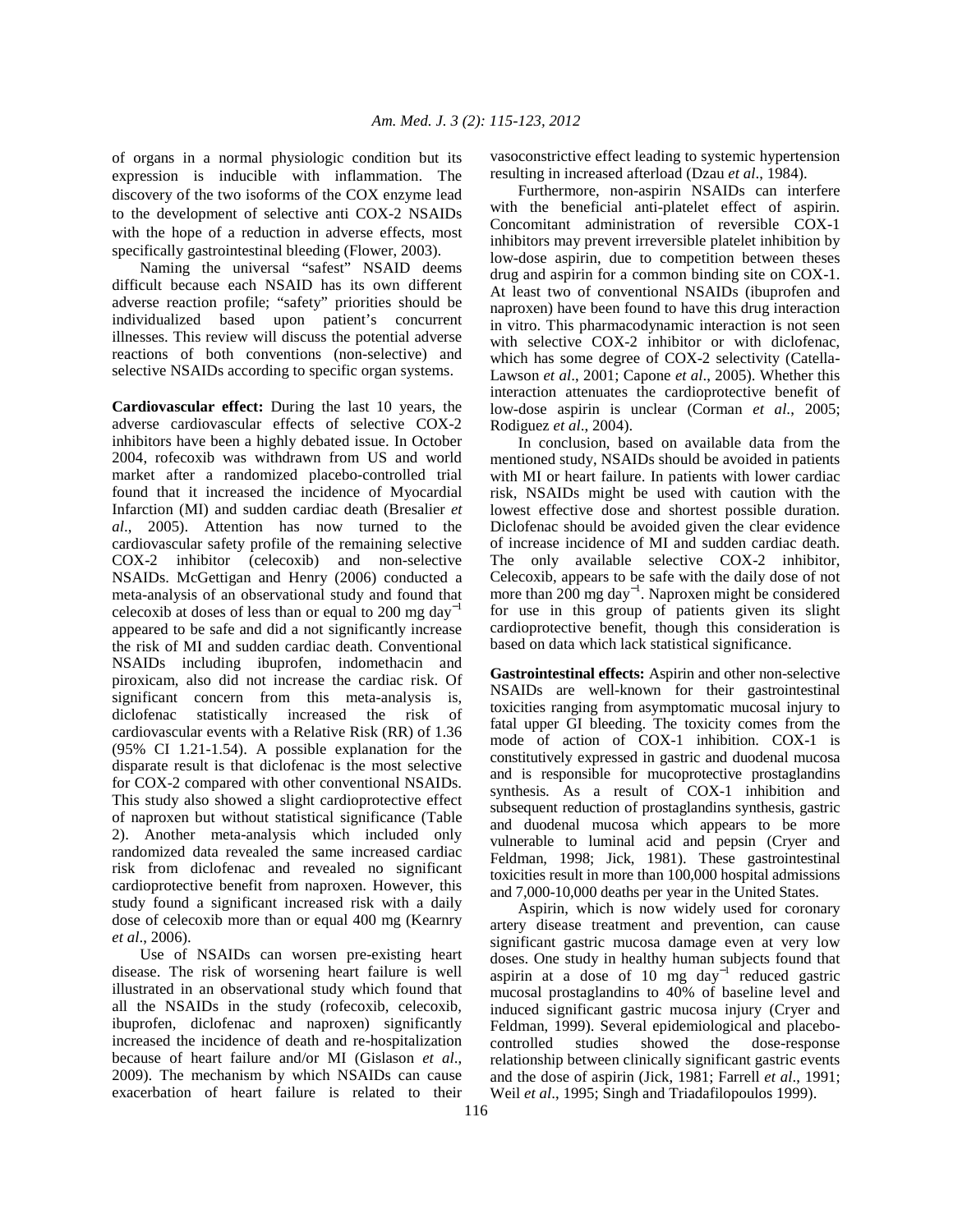|  |  |  | Am. Med. J. 3 (2): 115-123, 2012 |  |
|--|--|--|----------------------------------|--|
|--|--|--|----------------------------------|--|

| Table 2: Relative risk and 95% confidence interval on cardiovascular events for each NSAID (adapted from Mcgettigan et al., 2006)                                                                          |               |                  |              |               |            |               |          |               |
|------------------------------------------------------------------------------------------------------------------------------------------------------------------------------------------------------------|---------------|------------------|--------------|---------------|------------|---------------|----------|---------------|
|                                                                                                                                                                                                            | Celecoxib     | Rofecoxib        | Meloxicam*   | Naproxen      | Diclofenac | Ibuprofen     |          | Piroxicam     |
| Relative risk                                                                                                                                                                                              | .06           | 1.35             | 1.25         | 0.97          | l .4       | 1.07          |          | 1.06          |
| 95% confidence interval                                                                                                                                                                                    | $0.91 - 1.23$ | 1.15-1.59        | 1.00-1.55    | $0.87 - 1.07$ | 1.16-1.70  | $0.97 - 1.18$ |          | $0.70 - 1.59$ |
| *Data of meloxicam is largely based upon one single study and cannot reliably lead to any conclusion<br>Table 3: Relative risk and 95% confidence interval on GI complications from two systematic reviews |               |                  |              |               |            |               |          |               |
| Study                                                                                                                                                                                                      | Diclofenac    | <b>Ibuprofen</b> | Indomethacin |               | Naproxen   | Piroxicam     | Sulindac | Meloxicam     |
| Hernandez-Diaz and<br>Garcia-Rodriguez (2000)                                                                                                                                                              | 33            | 1.9              | 4.6          |               | 6.3        |               | 3.6      | NA            |

 $(2.8-3.9)$   $(1.6-2.2)$   $(3.8-5.5)$   $(3.5-4.6)$   $(5.5-7.2)$   $(2.8-4.7)$ 

Richy *et al.* (2004) 1.7 1.2 2.3 1.8 1.7 NA 1.2<br>(1.2-2.5) (0.9-1.5) (1.0-5.1) (1.2-2.6) (1.1-2.4) (1.0-1.6)  $(1.2-2.5)$   $(0.9-1.5)$   $(1.0-5.1)$   $(1.2-2.6)$   $(1.1-2.4)$   $(1.0-1.6)$ 

| Table 4: NSAIDs GI toxicity risk stratification (adapted from Lanza) |
|----------------------------------------------------------------------|
| <i>et al.</i> , 2009)                                                |

| High risk            |                                                                                    |
|----------------------|------------------------------------------------------------------------------------|
|                      | History of previous complicated ulcer,<br>especially recent                        |
|                      | Multiple $(>2)$ risk factors                                                       |
| Moderate risk        |                                                                                    |
|                      | Age $>65$ years                                                                    |
| $(1-2$ risk factors) |                                                                                    |
|                      | High dose NSAID therapy                                                            |
|                      | A previous history of uncomplicated ulcer                                          |
|                      | Concurrent use of aspirin (including low-dose),<br>corticosteroid or anticoagulant |
| Low risk             | No risk factors                                                                    |

In contrast to irreversible COX inhibition of aspirin, most NSAIDs inhibit COX-1 and COX-2 reversibly. Nevertheless, transient COX-1 inhibition is sufficient to make gastric mucosa vulnerable to injury (Silverstein *et al*., 2000). The risks of upper GI toxicity associated with non-selective NSAIDs have been extensively studied. A meta-analysis of observational studies has shown that the risk of upper GI complications is increased 4-fold among NSAIDs users, with the highest risk during the first month of treatment (Hernandez-Diaz and Garcia-Rodriguez, 2000). Risk factors for NSAIDs-related bleeding include age > 60 years, high-dose NSAID treatment, a previous history of peptic ulcer, concurrent use of low-dose aspirin, anti-coagulants or steroids and H. pylori infection (Hernandez-Diaz and Garcia-Rodriguez, 2000; Huang *et al*., 2002)

 From the same meta-analysis, ibuprofen was associated with the lowest risk, followed by diclofenac, sulindac, naproxen, indomethacin and ketoprofen, while piroxicam conferred the highest risk (Hernandez-Diaz and Garcia-Rodriguez, 2000). Another meta-analysis of controlled trials revealed similar results. This study found that ibuprofen and meloxicam were the only commonly used non-selective NSAIDs that did not significantly increase the risk of bleeding while indomethacin provided the highest risk for GI complication, followed by naproxen, diclofenac and piroxicam as illustrated in Table 3 (Richy *et al*., 2004).

 Selective COX-2 inhibitor has been developed to overcome the gastrointestinal toxicities of non-selective NSAIDs. Several studies have shown favorable safety profile of this selective NSAID with respect to upper GI bleeding. A systematic review of randomized controlled trials has shown that COX-2 selective inhibitors produced significantly fewer gastroduodenal ulcers and clinically important ulcer complications compared with non-selective NSAIDs (Rostom *et al*., 2007). However, the co-administration of low-dose aspirin significantly reduced this safety advantage (Rostom *et al*., 2007; Singh *et al*., 2006). However, concerns raised regarding cardiovascular adverse effects of selective COX-2 inhibitor have limited their clinical use.

 A number of clinical trials have studied a variety of options to prevent gastroduodenal ulcer and bleeding in the patients indicated for NSAIDs. Two meta-analyses of placebo-controlled studies found that the risk of symptomatic ulcer was significantly reduced by Proton Pump Inhibitors (PPI), misoprostol and COX-2 inhibitors (Rostom *et al*., 2002; Koch *et al*., 1996). The evidence for the effectiveness of Histamine-2 Receptor Antagonists (H2RA) is still unclear. The same metaanalysis revealed no gastric ulcer prevention benefit of a standard dose of H2RA (Koch *et al*., 1996) but some studies showed a decrease in gastric ulcer incidence with double-dose H2RA. However, these studies were shortterm (12-24 weeks) and focused on endoscopic finding rather than clinical endpoints (Taha *et al*., 1996; 2009).

 In 2009, the American College of Gastroenterology issued an official guideline for prevention of NSAIDrelated ulcer complications. This guideline emphasizes on balancing between patient's cardiovascular risk and GI toxicity risk. Patients are stratified into low, moderate and high GI toxicity risk based upon the number of risk factors they have as illustrated in Table 4. Cardiovascular risk is arbitrarily categorized into low and high risk based upon the patients' need to use lowdose aspirin to prevent serious cardiovascular events. These recommendations are summarized in Table 5.

 In general, patient with low cardiac risk and without GI risk factors can use non-selective NSAID alone without protective measures. The least ulcerogenic NSAIDs like ibuprofen and meloxicam are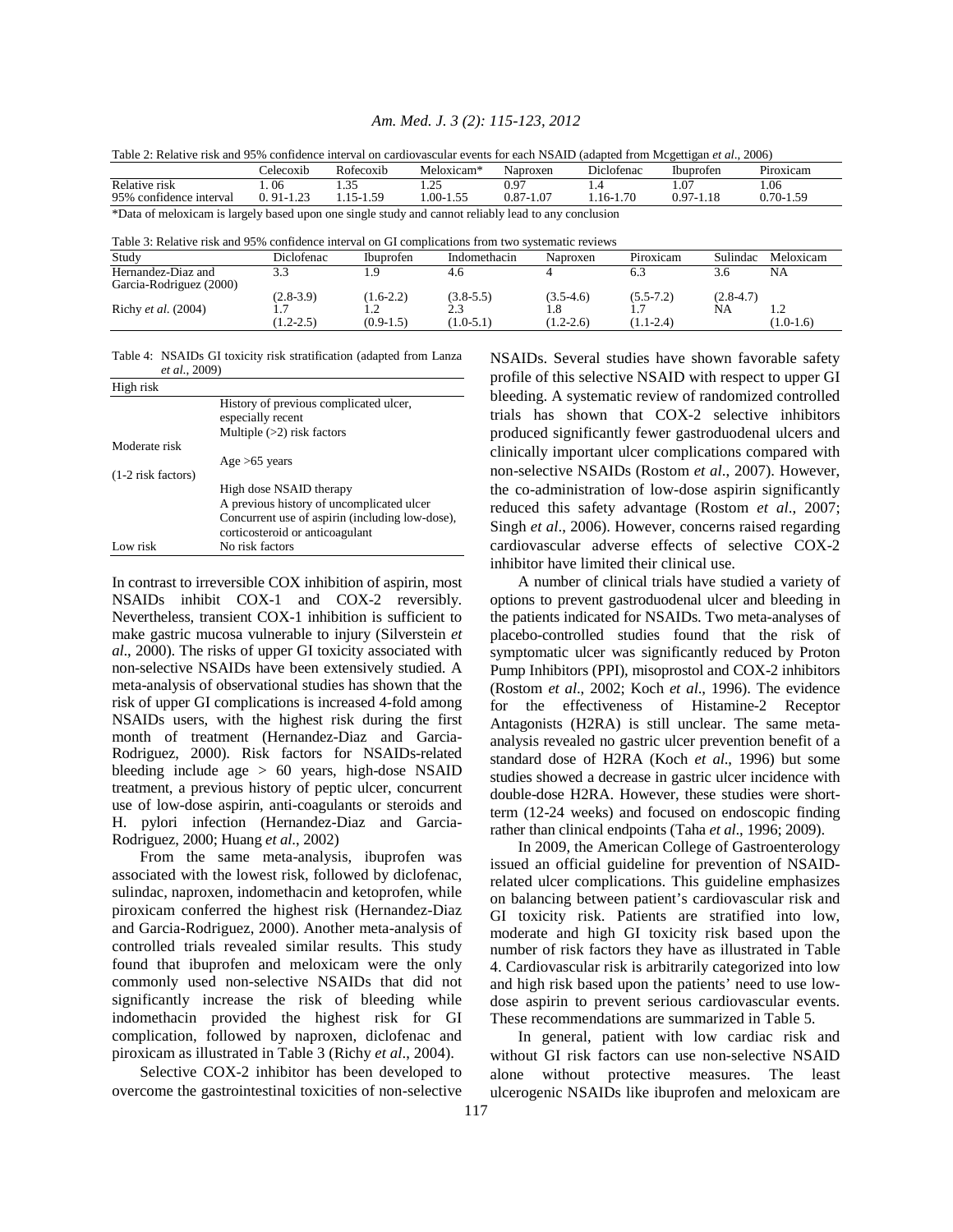preferable. In the patient without GI risk factors but is at high risk for cardiovascular events, naproxen is preferred based upon their more favorable cardiac safety profile. In this group of patient, protective measure either PPI or misoprostal should be employed because naproxen confers more considerable GI toxicity compared with ibuprofen.

 A patient who is classified as moderate risk should have mucoprotective agent, either PPI or mesoprostal, while using conventional NSAIDs. If a patient has low cardiac risk, COX-2 inhibitor alone can be used as an alternative. Again, naproxen is the preferable if the patient has high cardiac risk. For the patient who is at high risk for both GI and cardiac event, NSAIDs should be entirely avoided. If the patient has only high GI risk but has low cardiac risk, COX-2 inhibitor plus PPI or mesoprostal can be used with caution (Lanza *et al*., 2009).

 In addition, Helicobacter pylori infection is another independent risk factor. Several studies suggest that H. pylori infection increases the risk of peptic ulcer disease in patients taking NSAIDs (Chan, 2001; Bazzoli *et al*., 2001 ; Huang *et al*., 2002) and eradication of H. pylori decreased the incidence of NSAID-related ulcer (Hawkey *et al*., 1998; Chan *et al*., 2001). Based on these evidences, it is advisable that all the patients who require long-term NSAIDs should be tested and treated for H. Pylori.

**Hepatotoxicity:** Hepatic adverse reaction is relatively uncommon. The incidence of serious reaction requiring hospitalization ranges from 3-23 cases per 100,000 person-year (Rodriguez *et al*., 1992; Traversa *et al*., 2003). Hepatotoxicity from NSAIDs (except for aspirin) appears to be idiosyncratic and can present with either hepatocellular or cholestatic pattern (Rubenstein and Laine, 2004). Nimesulide, which has never been approved by FDA and not available in the United States, is particularly associated with increased risk of hepatic injury. A recent large cohort study showed that only nimesulide significantly increased the risk of hepatic injury while other NSAIDs in the study, including diclofenac, piroxicam, ketoprofen, ketorolac, ibuprofen, naproxen, celecoxib, meloxicam, cinnoxicam and flurbiprofen, tended to increase the risk but without statistical significance (Traversa *et al*., 2003). Another large case-control trial which studied on diclofenac, piroxicam, ibuprofen, naproxen, celecoxib and meloxicam showed that only sulindac significantly increased the incidence of hepatitis required hospitalization while the rest tended to increase the incidence but, again, without statistical significance (Gutthann and Rodigruez, 1993).

 In the light of evidence of risk of hepatotoxicity and availability of alternative NSAIDs, nimesulide and sulindac should not be prescribed especially in patient with known liver disease such as chronic viral hepatitis, concurrent use of other hepatotoxic medications including alcohol and cirrhosis.

**Nephrotoxicity:** One of the most recognized adverse effects of NSAIDs is nephrotoxicity. Inhibition of COX can lead to renal impairment and dysregulation of water and electrolyte homeostasis. COX regulates renal hemodynamics, Glomerular Filtration Rate (GFR) and mediates salt and water excretion. Prostaglandins, generated through the action of COX, dilate the renal vascular bed, lower renal vascular resistance and increase renal perfusion (Dunn *et al*., 1998). However, they play only a minor role in maintaining renal blood flow in healthy persons. These prostaglandins will be critically important in maintaining the GFR in the situation of decreased effective circulatory volume. Thus, inhibiting prostaglandins by NSAIDs can contribute to a further decrease in overall renal perfusion causing renal impairment (Patrono and Dunn, 1987). Nevertheless, these renal effects are usually completely reversible following prompt discontinuation of the offending NSAIDs.

 COX-2 inhibitors appear to have similar renal effects as nonselective NSAIDs and do not offer any renal safety benefits over nonselective NSAIDs. A recent large nested case-control study demonstrated a comparable relative risk of acute renal failure among rofecoxib user ( $RR = 2.31$ ), naproxen user ( $RR = 2.42$ ) and other nonselective NSAIDs user (RR = 2.30) though the relative risk of celecoxib was marginally lower (RR =1. 54) (Schneider *et al*., 2006).

 Although there is no large epidemiological study to compare the relative risk of NSAIDs, low dose overthe-counter ibuprofen appears to be safe in most healthy subjects (Mann *et al*., 1993). Sulindac has its unique metabolic pathway that may spare renal oxygenase by oxidizing sulindac sulfide to an inactive metabolite in the kidney. Nonetheless, this capacity varies between individuals, which may explain conflicting reports on the effects of sulindac on urinary prostaglandins and renal function (Brandli *et al*., 1991).

 Acute Interstitial Nephritis (AIN) is another common renal adverse effect. The mechanism by which NSAIDs can induce AIN is not well understood. One explanation is that inhibition of COX causes preferential conversion of arachidonic acid to leukotrienes resulting in helper T-cell activation and inflammation. Affected patients typically present with markedly elevated serum creatinine and proteinuria that occur several months after the introduction of NSAIDs. Renal function usually improves within 1-3 months after discontinuing the drug (Brezin *et al*., 1979).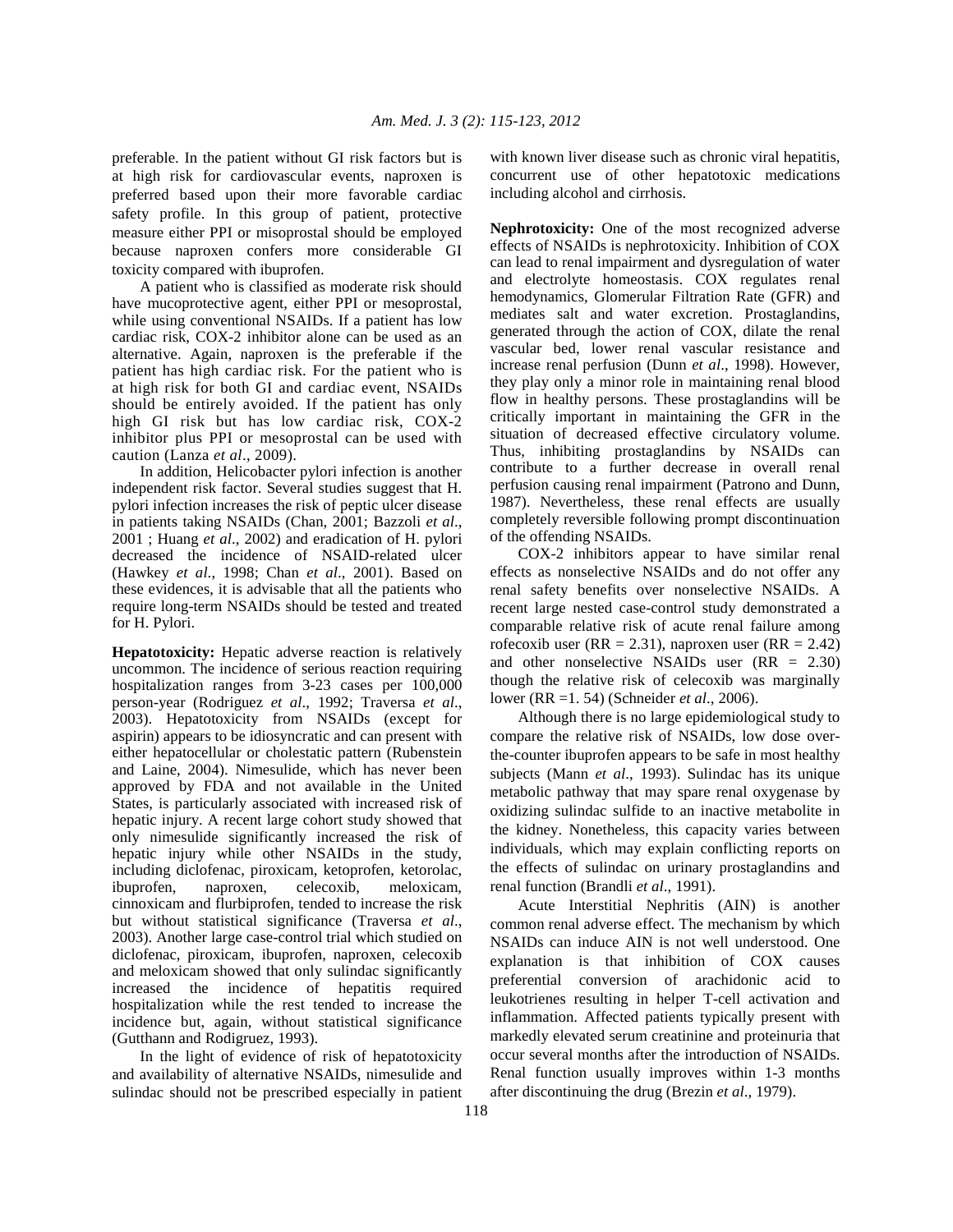|              | Table 5: Summary of recommendations for prevention of NSAIDs-related ulcer complications (adapted from Lanza <i>et al.</i> , 2009)<br>GI risk |                                    |                                                                              |  |
|--------------|-----------------------------------------------------------------------------------------------------------------------------------------------|------------------------------------|------------------------------------------------------------------------------|--|
|              | Low                                                                                                                                           | Moderate                           | High                                                                         |  |
| Low CV risk  | NSAID alone (the least ulcerogenic NSAID<br>at the lowest effective dose)                                                                     | $SAID + PPI$ or<br>misoprostal     | Alternative therapy if possible or<br>$COX-2$ inhibitor + PPI or misoprostal |  |
| High CV risk | Naproxen $+$ PPI or misoprostal                                                                                                               | Naproxen $+$ PPI or<br>Misoprostal | Avoid NSAIDs and COX-2 inhibitors.<br>use alternative therapy                |  |

*Am. Med. J. 3 (2): 115-123, 2012*

Table 5: Summary of recommendations for prevention of NSAIDs-related ulcer complications (adapted from Lanza *et al*., 2009)

Table 6: Relative risk and 95% confidence interval on cerebrovascular events from observational studies (adapted from Roumie *et al*., 2008) Study N stokes Celecoxib Rofecoxib Naproxen Ibuprofen Diclofenac Indomethacin Bak *et al.* (2003) Hemorrhagic 867 NA NA 0.8 (0.3-2.1) 1.3 (0.9-2.0) 1.3 (0.6-2.8) 1.3 (0.5-3.7)<br>Bak *et al.* (2003) Ischemic 2171 NA NA 0.7 (0.4-1.1) 1.3 (1.0-1.6) 1.1 (0.7-1.7) 1.4 (0.8-2.4) Bak *et al.* (2003) Ischemic 2171 NA NA 0.7 (0.4- 1.1) 1.3 (1.0- 1.6) 1.1 (0.7- 1.7) 1.4 (0.8- 2.4)<br>Andersohn *et al.* (2006) 3094 1.07 (0.79-1.44) 1.71 (1.33-2.18) 1.16 (0.80-1.70) 1.12 (0.91-1.37) 1.32 (1.10-1.57) NA Andersohn *et al.* (2006) 3094 1.07 (0.79 -1.44) 1.71 (1.33 -2.18) 1.16 (0.80 -1.70) 1.12 (0.91 -1.37) 1.32 (1.10 -1.57) NA<br>Solomon *et al.* (2006) 3552 1.00 (0.92 -1.09 1.15 (1.04 -1.26) 0.83 (0.67 -1.04) 0.95 (0.78 -1.16 Solomon *et al*. (2006) 3552 1.00 (0.92 -1.09 1.15 (1.04 -1.26) 0.83 (0.67 -1.04) 0.95 (0.78 -1.16) 0.98 (0.75 -1.29) NA Lee *et al*. (2007) 4787 0.97 (0.68 - 1.37) 1.45 (1.10 -1.92) 1.15 (1.01 -1.31) 1.11 (0.99 -1.25) 1.24 (0.95 -1.63) 1.13 (0.86-1.50) Roumie *et al*. (2008) 4354 1.12 (0.83 -1.52) 1.46 (1.08 -1.98) 1.02 (0.73 -1.42) 1.26 (0.87 -1.81) 0.31 (0.04 -2.18) 1.29 (0.53-3.09)

Virtually all NSAIDs can cause AIN but fenoprofen appears to be associated with a higher risk. It is responsible for 47% of AIN caused by NSAIDs in a case series (Porile *et al*., 1990).

 Nephrotic syndrome is also well-known to be associated with the use of NSAIDs. Renal pathology typically reveals minimal change disease though membranous nephropathy has been reported (Warren *et al*., 1989; Radford *et al*., 1996). Papillary necrosis, though rare nowadays, is the only permanent complication of NSAIDs and usually occurs after long-term use.

 NSAIDs can interfere with normal electrolyte and water homeostasis but usually without significant clinical outcomes. NSAIDs reduces sodium excretion and blunt the diuretic effect of loop diuretics, but these effects are usually mild and subclinical (Clive and Stoff, 1984). NSAIDs attenuate the release of renin and hence reduce aldosterone production, results in decrease potassium excretion. The risks of hyperkalemia are further potentiated by renal dysfunction, diabetes, congestive heart failure and the use of potassium supplement, ACE inhibitors and/or potassium sparing diuretics (Whelton and Hamilton, 1991). Last, long term use of NSAIDs can slightly increase mean arterial pressure by 5 mmHg and interfere with several antihypertensive medications such as diuretics, beta-blockers and ACE inhibitors (Johnson *et al*., 1994).

**Central nervous system:** The same study that has led to withdrawal of rofecoxib from worldwide mark*et al*so revealed an increased incidence of stroke among rofecoxib users though without statistical significance (Bresalier *et al*., 2005). Subsequent observational studies showed a significant increase of cerebrovascular risk among rofecoxib user and did not show any significant increase of the risk among celecoxib user (Andersohn *et al*., 2006; Solomon *et al*. 2006; Lee *et*  *al*., 2007; Roumie *et al*., 2008). The results regarding conventional non-aspirin NSAIDs were less consistent. Though the majority of studies did not show any increased risk for either ischemic or hemorrhagic stroke with the use of any conventional non-aspirin NSAIDs (Bak *et al*., 2003; Solomon *et al*., 2006; Roumie *et al*., 2008) Andersohn *et al*. (2006) reported an increased risk for ischemic stroke with the use of diclofenac and Lee *et al.* (2007) reported an increased risk for cerebrovascular events among users of naproxen. Result from these studies are summarized in Table 6.

 In addition to cerebrovascular events, NSAIDs can cause other CNS adverse effects. Aseptic meningitis is the infrequent adverse effect of NSAID. It is found most commonly in patients with lupus treated with ibuprofen, but it should be considered in any patient with meningitis if the patient has used NSAIDs. Psychosis and cognitive impairment in association with NSAIDs use have been reported, particularly in elderly patient started on a regimen of indomethacin. Thus, NSAIDs (especially indomethacin) should be prescribed with caution in this population with close attention to mental status changes (Hoppmann *et al*., 1991).

**Hematologic effect:** The most significant hematologic effect of NSAID use is the anti-platelet by inhibition of COX-1 which is responsible for Thromboxane A2 (TXA2) production. TXA2 is synthesized and released by platelets in response to a variety of stimuli and provides a mechanism for amplifying the platelet response leading to platelet aggregation (Hamburg *et al*., 1975). This anti-platelet effect of TXA2 inhibition provides therapeutic applications for thrombosis prevention in patients with coronary artery disease or peripheral vascular disease. Selective COX-2 inhibitors have minimal to no effect on platelet function since matured platelet expresses only COX-1.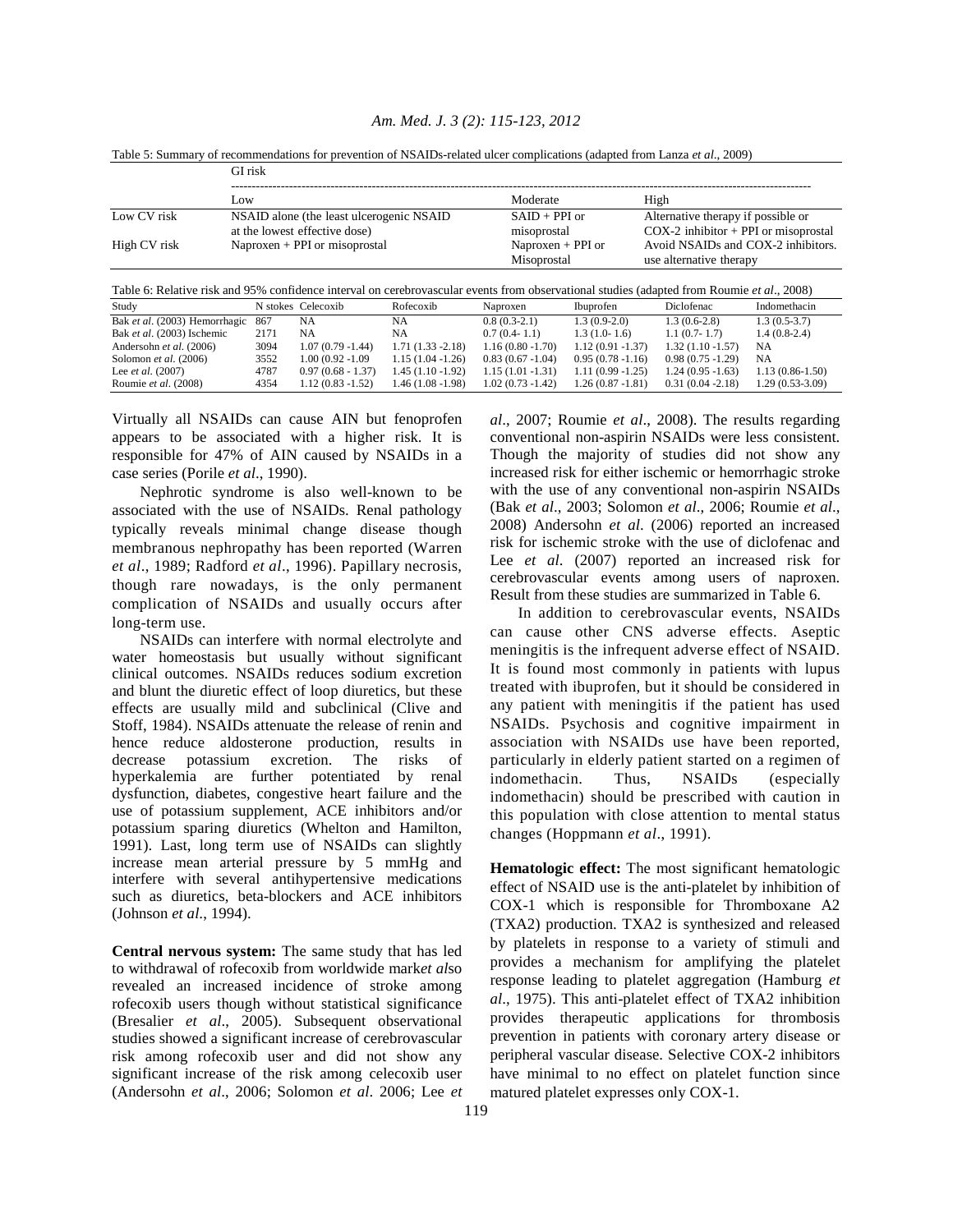In the patient with thrombocytopenia (platelet count < 50,000/microL) or platelet dysfunction, nonselective NSAIDs should be avoided; COX-2 inhibitors are considered as a safer option. Conventional NSAIDs should be discontinued four to five times their half-life before surgery to avoid an increased intra-operative and post-operative bleeding risk. Aspirin should be discontinued at least one week before surgery to allow the bone marrow to produce new platelets.

 Neutropenia, although uncommon, is another adverse hematologic effect from NSAID use. A casecontrol study showed a significant increase in incidence of neutropenia among NSAID users, although no single class of NSAID or any individual NSAIDs was associated with a unique risk.

**Cutaneous reaction:** NSAIDs can cause several kinds of drug eruptions ranging from a mild pruritic rash to more severe skin reactions such as Toxic Epidermal Necrolysis (TEN) and Steven Johnson Syndrome (SJS). The true incidence of skin reactions related to NSAIDs is difficult to estimate, as these medications are commonly purchased over-the-counter, with minor skin side effects going quite often underreported. However, in one prospective study of nearly 20,000 inpatients who were prescribed NSAIDs, 0.3% of the participants were found to have a NSAIDs-related skin reaction. Maculopapular rash was the most common skin reaction, followed by urticaria, angioedema, serum sickness syndromes and erythema nodosum (Kaiser *et al*., 1987).

 Hypersensitivity reaction is a unique skin condition caused by NSAIDs. Symptoms include facial angioedema, urticaria, conjunctivitis as well as respiratory symptoms such as rhinorrhea, cough and bronchospasm. Again, one explanation is that inhibition of COX-1 leads to a shunting of arachidonic acid metabolism, causing overproduction of leukotrienes consequently resulting in allergy-like effects (Keane *et al*., 1984). However, the reasons why only a certain number of people react to NSAIDs are not completely clear. The known predisposing factors putting certain people at risk for skin reactions include an atopic diathesis, female sex, young adulthood, chronic urticaria and the use of the NSAIDS for the relief of acute pain (Sanchez-Borges *et al*., 2002). Drugs that inhibit COX-2 with higher specificity than classic NSAIDs are more tolerated by the majority of classic NSAID-sensitive patients. Nevertheless, hypersensitivity reactions have been reported with COX-2 inhibitors as well (Dona *et al*., 2011).

 Pseudoporphyria is a photosensitive reaction of skin with tense bullae and erosions which is clinically indistinguishable from true cutaneous porphyria tarda. However, there is no abnormality detected in porphyrin metabolism with pseudoporphyria. It has been found to be associated with several NSAIDs, including naproxen, nabumetone and ketoprofen (Green and Manders, 2001). This reaction is believed to be caused by the photosensitizing drug that behaves in a similar fashion to photoactivated endogenous porphyrins and target similar structures in the skin (Zelickson, 1964).

 With regards to severe skin reactions, the risk of SJS and TEN caused by NSAIDs is extremely low, which is less than 1-2 per 1 million users per week. Oxicam derivatives appear to have the greatest association with SJS and TEN (Ward *et al*., 2010). There is also a strong association between SJS/TEN and the use of the sulfonamide COX-2 inhibitors, particularly valdecoxib (Grenade *et al*., 2005). Aspirin is not associated with a measurable increase in the risk of these rare but severe reactions (Kaufman and Kelly, 2001).

 As with most drug-induced skin reactions, the best approach to the management of NSAD-induced skin reactions is to withdraw the trigger medication. This sometimes results in resolution of the rash, although this may take some months and is often not universal.

**Pulmonary effect:** Non-aspirin NSAIDs rarely causes adverse pulmonary effects, though they can precipitate acute exacerbations of airway inflammation in patients with Aspirin Exacerbated Respiratory Disease (AERD). AERD is characterized by persistent and severe inflammation of the upper and lower respiratory tracts manifested as asthma and chronic rhinosinusitis with nasal polyposis inducible by aspirin or NSAIDs ingestion. This reaction is directly related to COX-1 inhibition; selective COX-2 inhibitors are much less likely to trigger AERD (Palikhe *et al*., 2009).

## **CONCLUSION**

 Selecting the most appropriate NSAIDs for each patient should be tailored to each individual patient based on the patient's medical background. In general, ibuprofen is the preferred NSAIDs based on its favorable GI and nephrotoxicity profiles. Naproxen might be considered in patients who have greater cardiac risk. Celecoxib, at the dose of less than or equal to 200 mg day<sup>−</sup><sup>1</sup> , might be an option in the patients who are at high risk for GI bleeding. However, both selective and nonselective NSAIDs should be avoided in patients who have a MI, heart failure and chronic kidney disease.

## **REFERENCES**

Laine, L., 2001. Approaches to nonsteroidal antiinflammatory drug use in the high-risk patient. Gastroenterology, 120: 594-606. PMID: 11179238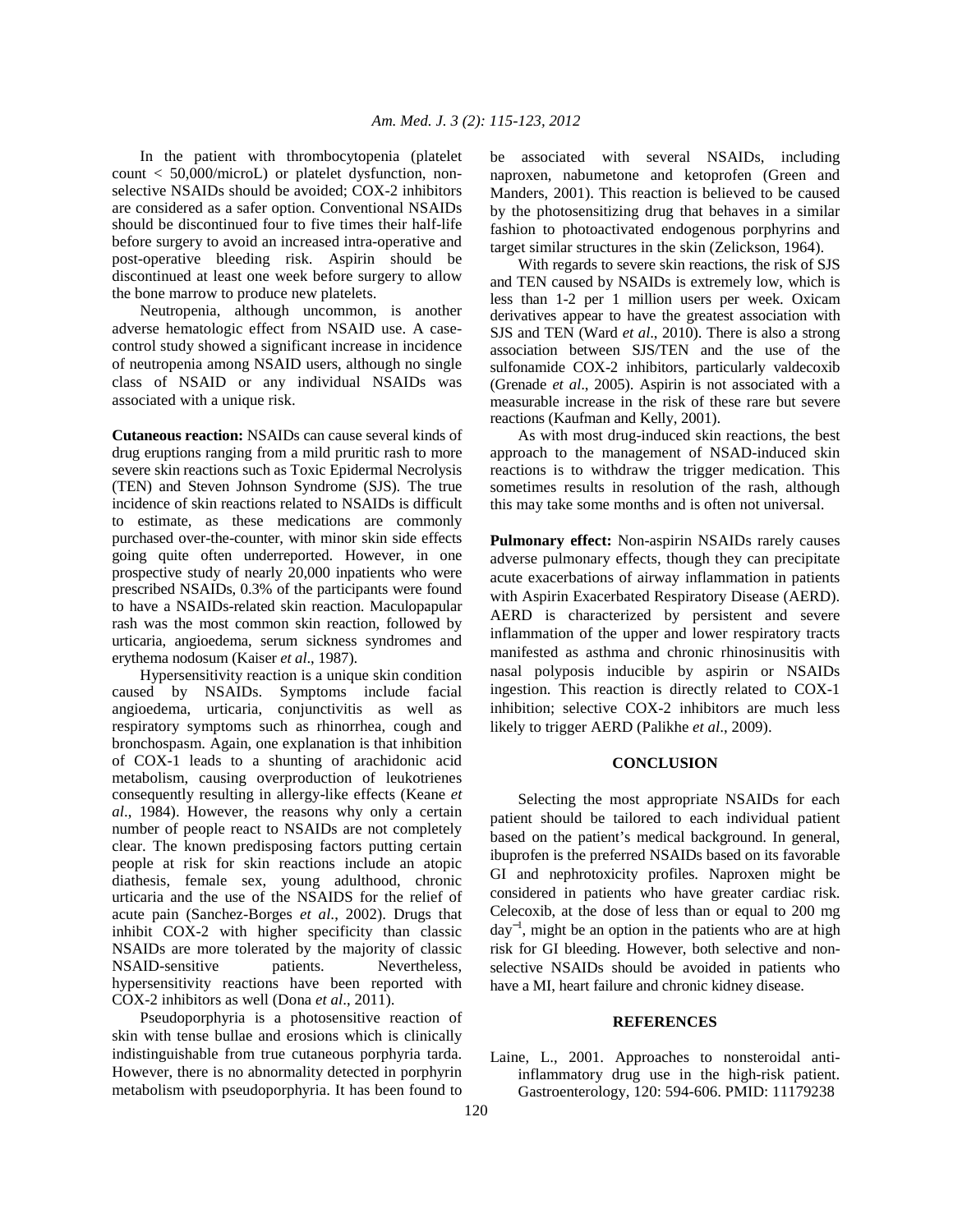- Pirmohamed, M., S. James, S. Meakin, C. Green and A.K. Scott *et al*., 2004. Adverse drug reactions as cause of admission to hospital: Prospective analysis of 18 820 patients. BMJ, 329:15-19. PMID: 15231615
- Flower, R.J., 2003. The development of COX2 inhibitors. Nat. Rev. Drug Discov., 2: 179-191. PMID: 12612644
- Bresalier, R.S., R.S. Sandler, H. Quan, J.A. Bolognese and B. Oxenius *et al*., 2005. Cardiovascular events associated with rofecoxib in a colorectal adenoma chemoprevention trial. N Eng. J. Med., 352: 1092- 1102. PMID: 15713943
- McGettigan, P. and D. Henry, 2006. Cardiovascular risk and inhibition of cyclooxygenase: a systematic review of the observational studies of selective and nonselective inhibitors of cyclooxygenase 2. JAMA, 296: 1633-1644. PMID: 16968831
- Kearnry, P.M., C. Baigent, J. Goldwin, H. Hall and J.R. Emberson *et al*., 2006. Do selective cyclooxygenase-2 inhibitors and traditional nonsteroidal anti-inflammatory drugs increase the risk of atherothrombosis? Meta-analysis of randomised trials. BMJ, 332: 1302-1308. PMID: 16740558
- Gislason, G.H., J.N. Rasmussen, S.Z. Abildstrom, T.K. Schramm and M.L. Hansen *et al*., 2009. Increased mortality and cardiovascular morbidity associated with use of nonsteroidal anti-inflammatory drugs in chronic heart failure. Arch. Int. Med., 169: 141- 149. PMID: 19171810
- Dzau, V.J., M. Packer, L.S. Lilly, S.L. Swartz and N.K. Hollenberg *et al*., 1984. Prostaglandins in severe congestive heart failure. relation to activation of the renin--angiotensin system and hyponatremia. N Engl. J. Med., 310: 347-352. PMID: 6361570
- Catella-Lawson, F., M.P. Reilly, S.C. Kapoor, A.J. Cucchiara and S. DeMarco *et al*., 2001. Cyclooxygenase inhibitors and the antiplatelet effects of aspirin. N Engl. J. Med., 345: 1809-1817. PMID: 11752357
- Capone, M.L., M.G. Sciulli, S. Tacconelli, M. Grana and E. Riciotti *et al*., 2005. Pharmacodynamic interaction of naproxen with low-dose aspirin in healthy subjects. J. Am. Coll. Cardiol., 45: 1295- 1301. PMID: 15837265
- Corman, S.L., B.A. Fedutes and N.T. Ansani, 2005. Impact of nonsteroidal antiinflammatory drugs on the cardioprotective effects of aspirin. Ann. Pharmacother., 39: 1073-1079. PMID: 15870140
- Rodiguez, L.A.G., C. Varas-Lorenzo, A. Maguire and A. Gonzalez-Perez, 2004. Nonsteroidal antiinflammatory drugs and the risk of myocardial infarction in the general population. Circulation, 109: 3000-3006. PMID: 15197149
- Cryer, B. and M. Feldman, 1998. Cyclooxygenase-1 and cyclooxygenase-2 selectivity of widely used nonsteroidal anti-inflammatory drugs. Am. J. Med., 104: 413-421. PMID: 9626023
- Jick, H., 1981. Effects of aspirin and acetaminophen in gastrointestinal hemorrhage. Results from the Boston Collaborative Drug Surveillance Program. Arch Int. Med., 141: 316-321. PMID: 6970559
- Cryer, B. and M. Feldman, 1999. Effects of very low dose daily, long-term aspirin therapy on gastric, duodenal and rectal prostaglandin levels and on mucosal injury in healthy humans. Gastroenterology, 117: 17-25. PMID: 10381905
- Farrell, B., J. Godwin, S. Richards and C. Warlow, 1991. The United Kingdom transient ischemic attack or minor ischemic attack (UK-TIA) aspirin trial: Final results. J. Neurol Neurosurg Psychiatry, 54: 1044-1054. PMID: 1783914
- Weil, J., D. Colin-Jones, M. Langman, D. Lawson and R. Logan, *et al*., 1995. Prophylactic aspirin and risk of peptic ulcer bleeding. BMJ, 310: 827-830. PMID: 7711618
- Singh, G. and G. Triadafilopoulos, 1999. Epidemiology of NSAID induced gastrointestinal complications. J. Rheumatol Suppl., 56: 18-24. PMID: 10225536
- Silverstein, F.E., G. Faich, J.L. Goldstein, L.S. Simon and T. Pincus *et al*., 2000. Gastrointestinal toxicity with celecoxib vs nonsteroidal anti-inflammatory drugs for osteoarthritis and rheumatoid arthritis: the CLASS study: A randomized controlled trial. celecoxib long-term arthritis safety study. JAMA, 284: 1247-1255. PMID: 10979111
- Hernandez-Diaz, S. and L.A. Garcia-Rodriguez, 2000. Association between nonsteroidal antiinflammatory drugs and upper gastrointestinal tract bleeding/perforation: An overview of epidemiologic studies published in the 1990s. Arch. Int. Med., 160: 2093-2099. PMID: 10904451
- Huang, J.Q., S. Sridhar and R.H. Hunt, 2002. Role of Helicobacter pylori infection and non-steroidal anti-inflammatory drugs in peptic-ulcer disease: A meta-analysis. Lancet, 359: 14-22. PMID: 11809181
- Richy, F., O. Bruyere, O. Ethgen, V. Rabenda and G. Bouvenot *et al*., 2004. The time dependent risk of gastrointestinal complications induced by nonsteroidal anti-inflammatory drug use: A consensus statement using a meta-analytic approach. Ann. Rheum Dis., 63: 759-766. PMID: 15194568
- Rostom, A., K. Muir, C. Dube, E. Jolicoeur and M. Boucher *et al*., 2007. Gastrointestinal safety of cyclooxygenase-2 inhibitors: A Cochrane Collaboration systematic review. Gastroenterol Hepatol, 5: 818-828. PMID 17556027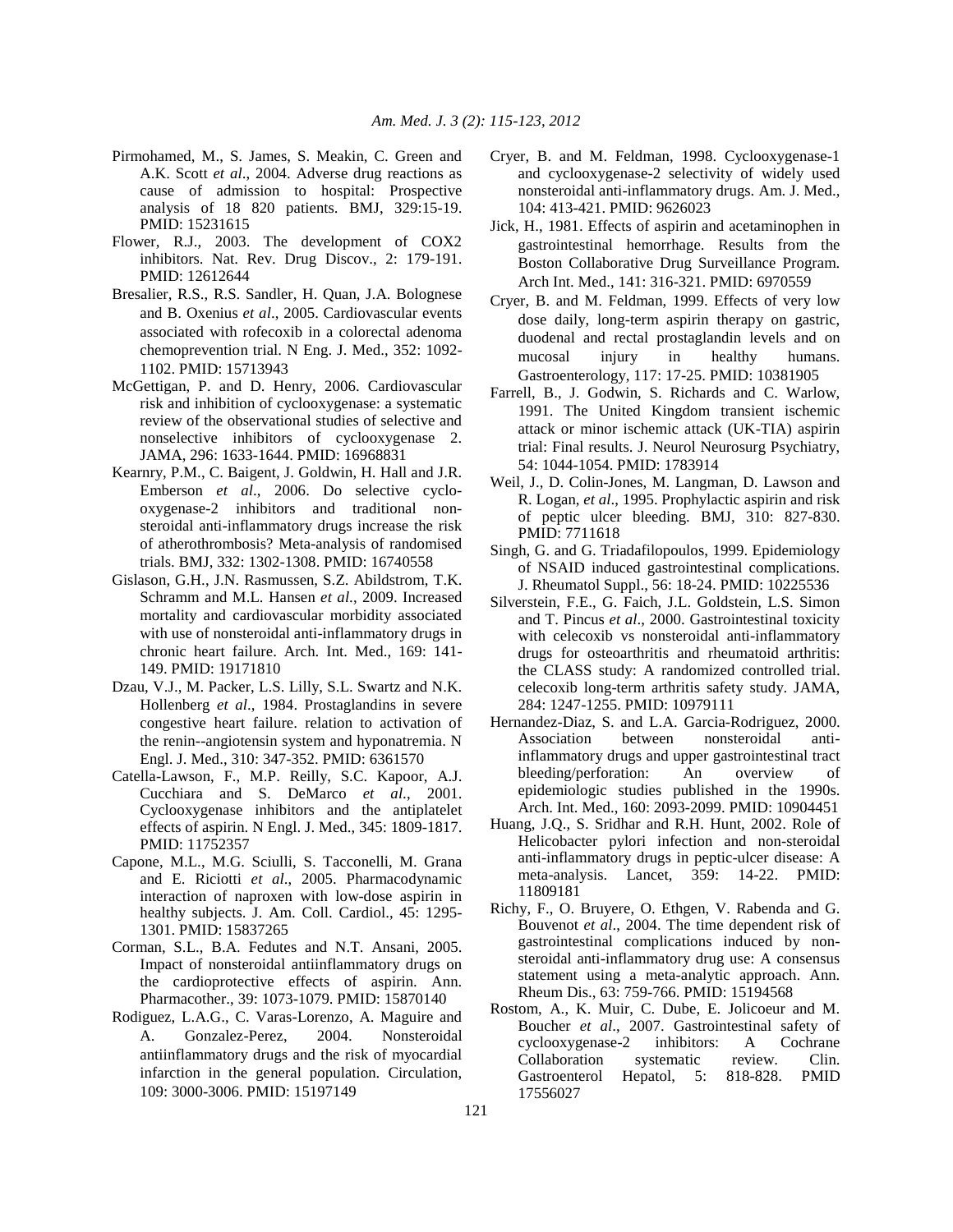- Singh, G., J.G. Fort, J.L. Goldstein, R.A. Levy and P.S. Hanrahan, *et al*., 2006. Celecoxib versus naproxen and diclofenac in osteoarthritis patients: SUCCESS-1 study. Am J. Med., 119: 255-266. PMID: 16490472
- Rostom, A., C. Dube, G. Wells, P. Tugwell and V. Welch *et al*., 2002. Prevention of NSAID-induced gastroduodenal ulcers. Cochrane Database Syst. Rev., 4: CD002296-CD002296. PMID: 12519573
- Koch, M., A. Dezi, F. Ferrario and I. Capurso, 1996. Prevention of nonsteroidal anti-inflammatory druginduced gastrointestinal mucosal injury. A metaanalysis of randomized controlled clinical trials. Arch Int. Med., 156: 2321-2132. PMID: 8911239
- Taha, A.S., N. Hudson, C.J. Hawkey, A.J. Swannell and P.N. Trye *et al*., 1996. Famotidine for the prevention of gastric and duodenal ulcers caused by nonsteroidal antiinflammatory drugs. N Engl. J. Med., 334: 1435-1439. PMID: 8618582
- Taha, A.S., C. McCloskey, R. Prasad and V. Bezlyak, 2009. Famotidine for the prevention of peptic ulcers and oesophagitis in patients taking low-dose aspirin (FAMOUS): A phase III, randomized, double-blind, placebo-controlled trial. Lancet, 374: 119-125. PMID: 19577798
- Lanza, F.L., F.K. Chan and E.M. Quigley, 2009. Guidelines for prevention of NSAID-related ulcer complications. Am. J. Gastroenterol, 104: 728-738. PMID: 19240698
- Chan, F.K., 2001. Helicobacter pylori and nonsteroidal anti-inflammatory drugs. Gastroenterol Clin North Am, 30: 937-952. PMID: 11764536
- Bazzoli, F., L.D. Luca and D.Y. Graham., 2001. Helicobacter pylori infection and the use of NSAIDs. Best Pract Res Clin Gastroenterol, 15: 775-785. PMID: 11566040
- Hawkey, C.J., Z. Tulassay, L. Szczepanski, C.J. van Rensburg and A. Filipowicz-Sosnowska *et al*., 1998. Randomized controlled trial of Helicobacter pylori eradication in patients on non-steroidal antiinflammatory drugs: HELP NSAIDs study. Helicobacter Eradication for Lesion Prevention. Lancet, 352: 1016 -1021. PMID: 9759744
- Chan, F.K., S.C. Chung, B.Y. Suen, Y.T. Lee and W.K. Leung *et al*., 2001. Preventing recurrent upper gastrointestinal bleeding in patients with Helicobacter pylori infection who are taking lowdose aspirin or naproxen . N Engl. J Med, 344: 967-973. PMID: 11274623
- Rodriguez, L.A.G., S. Perez Gutthann, A.M. Walker and L. Lueck, 1992. The role of non-steroidal antiinflammatory drugs in acute liver injury. BMJ, 305: 865-868. PMID: 1422399
- Traversa, G., C. Bianchi, R.D. Cas, I. Abraha and F. Menniti-Ippolito *et al*., 2003. Cohort study of hepatotoxicity associated with nimesulide and other non-steroidal anti-inflammatory drugs. BMJ, 327: 18-22. PMID: 12842950
- Rubenstein, J.H. and L. Laine, 2004. Systematic review: The hepatotoxicity of non-steroidal antiinflammatory drugs. Aliment Pharmacol Ther, 20: 373-80. PMID: 15298630
- Gutthann, S.P. and L.A.G. Rodigruez, 1993. The increased risk of hospitalizations for acute liver injury in a population with exposure to multiple drugs. Epidemiology, 4: 496-501. PMID: 8268277
- Dunn, M.J., M. Simonson, E.W. Davidson , L.A. Scharschmidt and J.R. Sedor, 1998. Nonsteroidal anti-inflammatory drugs and renal function. J. Clin Pharmacol, 28: 524-529.
- Patrono, C. and M.J. Dunn, 1987. The clinical significance of inhibition of renal prostaglandin synthesis. Kidney Int, 32: 1-12. PMID: 3306093
- Schneider, V., L.E. Lévesque, B. Zhang, T. Hutchinson and J.M. Brophy, 2006. Association of selective and conventional nonsteroidal antiinflammatory drugs with acute renal failure: A population-based, nested case-control analysis. Am J Epidemiol., 164: 881-889. PMID 17005625
- Mann, J.F., M. Goerig, K. Brune and F.C. Luft, 1993. Ibuprofen as an over-the-counter drug: Is there a risk for renal injury? Clin Nephrol, 39: 1-6. PMID: 8428401
- Brandli, D.W., E. Sarkissian, S.C. Ng and H.E. Paulus, 1991. Individual variability in concentrations of urinary sulindac sulfide. Clin Pharmacol Ther., 50: 650-655. PMID:1752108
- Brezin, J.H., S.M. Katz, A.B. Schwartz and J.L. Chinitz, 1979. Reversible renal failure and nephrotic syndrome associated with nonsteroidal anti-inflammatory drugs. N Engl. J. Med., 301: 1271-1273. PMID: 503131
- Porile, J.L., G.L. Bakris and S. Garella, 1990. Acute interstitial nephritis with glomerulopathy due to nonsteroidal anti-inflammatory agents: a review of its clinical spectrum and effects of steroid therapy. J. Clin. Pharmacol., 30: 468-475. PMID: 2189904
- Warren, G.V., S.M. Korbet, M.M. Schwartz and E.J. Lewis, 1989. Minimal change glomerulopathy associated with nonsteroidal antiinflammatory drugs. Am J. Kidney Dis., 13: 127-130. PMID: 2629709
- Radford, M.G., Jr. K.E. Holley, J.P. Grande, T.S. Larson and R.D. Wagoner *et al*., 1996. Reversible membranous nephropathy associated with the use of nonsteroidal anti-inflammatory drugs. JAMA, 276: 466-469. PMID: 8691554